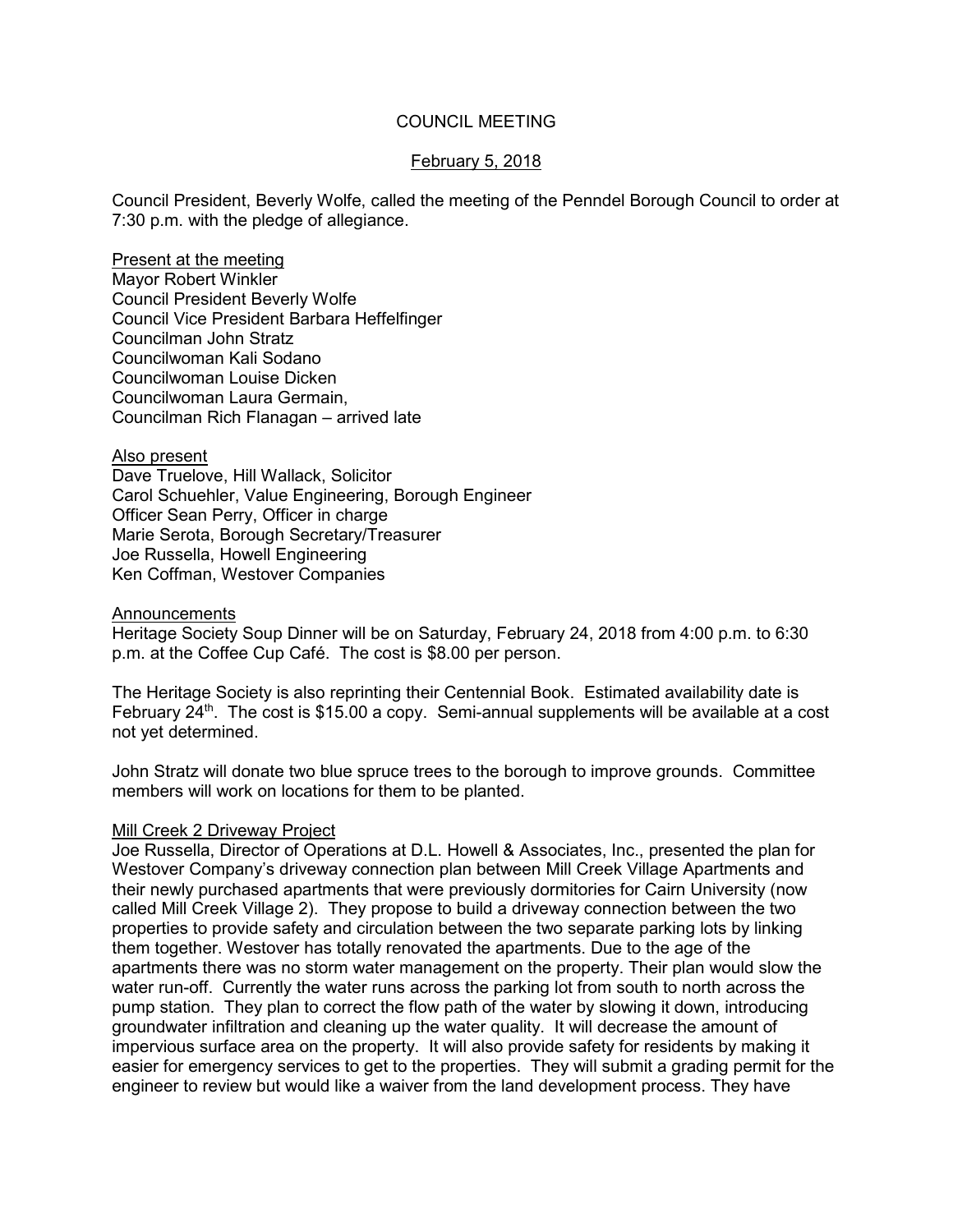already submitted the plan to the Bucks County Conservation District and will be compliant with their requirements.

In the rear of the building I, J, & K, where they used to be a pool, they will be installing an underground storm water facility and additional parking. Currently the facilities do not have enough parking area. By cleaning up this area, it will provide entrance into the rear of the building plus 25 additional parking spaces. They will also provide landscaping and lighting. They will submit application for this project through the land development process after the driveway is completed. Borough Engineer prepared a review of this plan dated February 2nd and stated that if all of the items mentioned were agreed to, she would recommend a waiver of the land development process.

## *Public Questions & Comments:*

Tom Sodano, W. Woodland Avenue, how will you prevent the driveway from becoming a cut through from Durham Road to Lincoln Hwy.

Response: There will be traffic control devices, stop bars/signs, speed bumps, etc.

Leo Campbell, DeHaven Avenue, asked how many parking spaces will be eliminated.

Response: Two spaces in the first plan but an additional twenty five spaces will be added when the parking area is finished.

Karen Flowers, 500 Hulmeville Avenue, asked if the pool that was mentioned was on Lincoln Hwy.

Response: No, it was an old pool that is underground. Remnants of the foundation of the pool will be removed and an underground storm water system will be put it.

Karen Flowers, 500 Hulmeville Avenue, asked what the timeline is of the two projects

Response: They would like to start construction of the second project in early fall.

Kali Sodano asked Carol Schuehler if the letter from Gilmore & Associates dated 9/21 were the same as the items in her review letter.

Response: No, their review was based on the sub division/land development ordinance.

Barbara Heffelfinger asked that Mr. Russella show on the plan how the driveway cut through would affect the property. This will be added to the conditions of approval for LD waiver, which is not applicable if Council waives the process.

MOTION BY JOHN STRATZ TO APPROVE THE REQUEST FOR WAIVER OF LAND DEVELOPMENT BY THE DEVELOPER FOR THE MILL CREEK 2 DRIVEWAY PROJECT, ONLY, AS DESCRIBED IN THE PRSENTATION TO BOROUGH COUNCIL. SECONDED BY LAURA GERMAIN. All ayes, carried.

MOTION BY JOHN STRATZ TO APPROVE THE ISSUANCE OF A GRADING PERMIT FOR THE MILL CREEK 2 VILLAGE DRIVEWAY PROJECT, SUBJECT TO COMPLIANCE WITH THE TERMS OF THE VALUE ENGINEERING FEBRUARY 2, 2018 REVIEW LETTER, AND THE CONDITIONS FOR ERECTING TRAFFIC CALMING MEASURES IN THE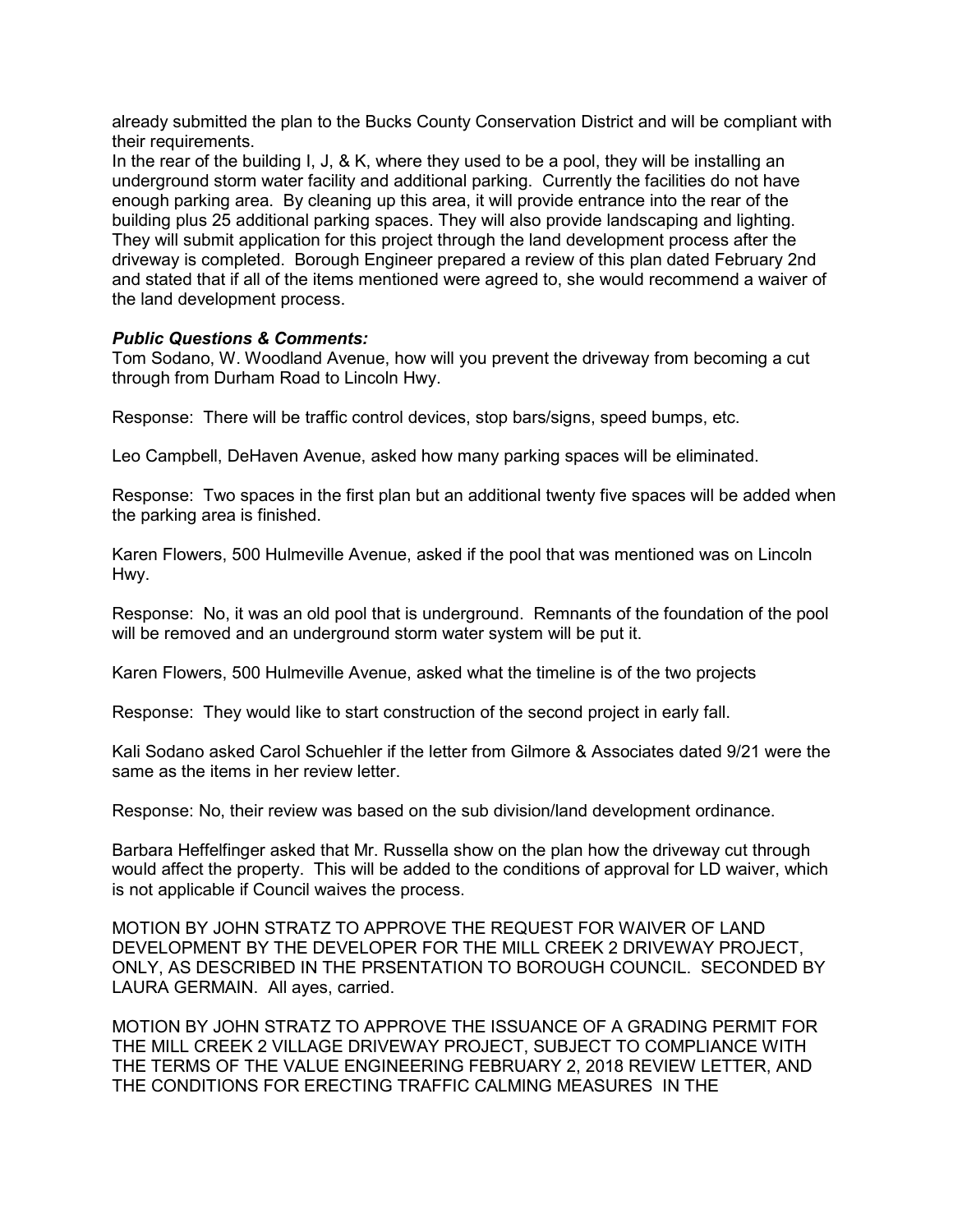DRIVEWAY/PARKING LOT AREA, IN THREE LOCATIONS, AS DESCRIBED IN THE PRESENTATION. SECONDED BY LOUISE DICKEN. All ayes, carried.

#### Approval of Minutes

Kali Sodano requested the following addition be made to the 1/2/18 meeting minutes: Kali Sodano requested rates and information on both of the professionals, solicitor and engineer, before the motions were made because she and Councilman Rich Flanagan did not have them.

MOTION BY JOHN STRATZ TO APPROVE THE MINUTES FROM THE JANUARY 2, 2018 COUNCIL MEETING MINUTES AS AMENDED. SECONDED BY KALI SODANO. All ayes, carried.

MOTION BY JOHN STRATZ TO APPROVE THE MINUTES OF THE JANUARY 16, 2018 WORK SESSION. SECONDED BY BARBARA HEFFELFINGER. All ayes, carried.

Kali Sodano requested that the excerpt from the DCED Handbook that she read before the budget was approved be added to the 1/25/18 meeting minutes. She will forward the information to the borough secretary.

MOTION BY BARBARA HEFFELFINGER TO APPROVE THE MINUTES OF THE JANUARY 25, 2018 SPECIAL MEETING AS AMENDED. SECONDED BY KALI SODANO. The vote was 6 ayes, 0 nos and 1 abstention (Rich Flanagan was absent). Motion carried.

#### President's Report

The street light at on Woodland Avenue at the Fairview Avenue intersection has been repaired.

Mayor's Report – Mayor Winkler read the report, which is attached.

Code Enforcement Report – Mayor Winkler read the report, which is on file in the secretary's office.

### Emergency Management

The Mayor reported that last night the county was put on a Code Red at Five Points in Levittown and in Upper Bucks. Today we are back to Code Green.

Police Department Report – Officer in Charge, Sean Perry, read the report, which is on file in the secretary's office.

Fire Marshal Report – none

#### Solicitor's Report

Council held an executive session tonight at 7:00 p.m. regarding police administration and personnel issues. All Council attended except Councilman Rich Flanagan. They are still receiving information from the previous solicitor. Mr. Hauser met with OIC Sean Perry at the County courthouse for an emergent matter.

Engineer's Report – Carol Schuehler gave her report, which is attached.

Rich Flanagan asked what the streets committee recommended for the \$30,000.000 remainder of 2017 CDBG funds to be used for. She has provided the streets committee with areas that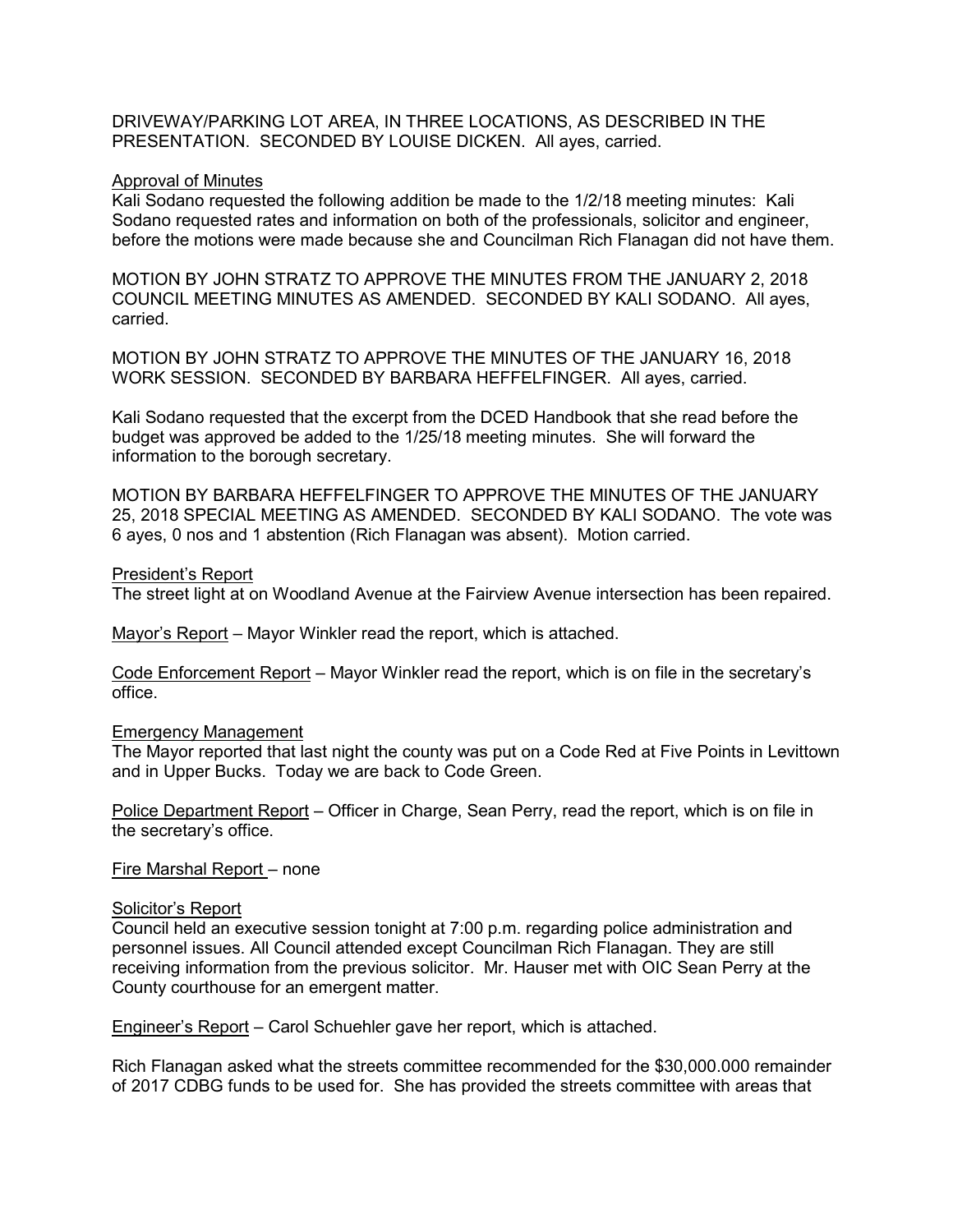need pavement patching. Clarissa Avenue that was recently repaved has water coming up through the center seam in the road and has created icy issues on numerous occasions.

Kali Sodano suggested that \$18,000 of the remainder of funds be used for the borough portion of the repaving of Woodland Avenue that Middletown Township is planning this year. She asked Ms. Schuehler to confirm that the businesses on Lincoln Hwy. will not be required to put in curbs and sidewalks. Carol responded that there isn't enough time for the business owners to complete that before the paving begins. She will continue conversation with Penndot to get more timeline information. Kali would like the streets committee to consider other options, possibly work with code enforcement to get the work done. Laura asked Carol about having the work done after the road is paved. Carol said that it is better to have that work done before to prevent having to cut into the newly paved road to put in the curbs and sidewalks. Louise Dicken asked if the businesses have been notified of the project. Carol responded not that she is aware of. John Stratz explained that we have no control over what Penndot does and the borough hasn't been notified of their schedule. Carol said based on their notice to proceed the work could start as early as March. The project manager said they will contact us with the date of the pre-construction meeting with Blooming Glen. Beverly Wolfe asked if the business owners would have to apply for a highway occupancy permit to do the concrete work. Carol said it depends on the extent of work that needs to be done. If it is just a sidewalk replacement, they may not be required to have an occupancy permit but more extensive work like putting more defined driveways in where there is none would require a permit. It takes at least six months to get a highway occupancy permit. Beverly Wolfe asked Carol if it would be worthwhile to take a look at the curbs and sidewalks that are there and see if there is anything we can do regarding obvious tripping hazards. Carol said that is a good idea and they can be addressed according to borough code. There is enough time for that to be addressed.

# *Public Questions & Comments:*

George Krushauskas, 510 DeHaven Avenue, will Wawa be able to connect to sewer? Carol responded the Wawa and Robbins Avenue projects were already approved.

Pat Donahue, Bellevue Avenue, Council had enough time to prepare for the repaving of Lincoln Hwy.

### Committee Reports

### *Finance/Administration (Barbara Heffelfinger):*

The committee had a few conferences. The special meeting for the 2018 budget adoption will be on February 13<sup>th</sup> at 7:00 p.m.

### *Insurance/Pensions (Louise Dicken):*

No meetings yet. A conference will be scheduled.

### **Sewer (John Stratz):**

On January 22<sup>nd</sup> John, the Mayor and Borough Engineer attended a meeting with the DEP for a review of the status of the Act 537 Plan. Since we have not adopted a 537 Plan the DEP will not release sewer connections. Previous projects have already been approved. Additional development and the development at 200 W. Lincoln Hwy. will not be released until the plan is adopted. The borough engineer and the committee will be working to get the Act 537 Plan back on track with an inflow and infiltration reduction plan in the coming months.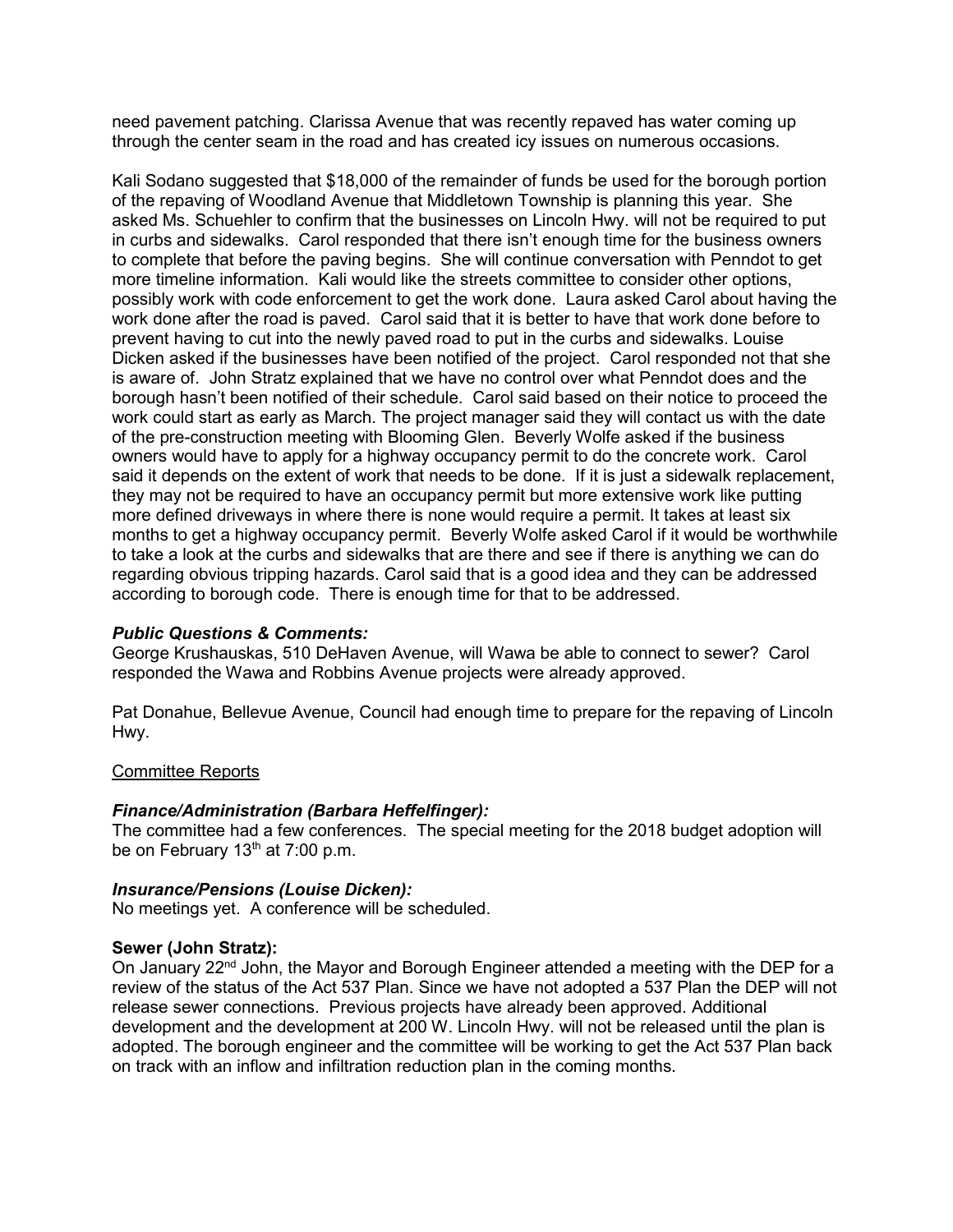On Thursday, January 25<sup>th</sup>, John Stratz was notified to check out the sewer plant due to water coming out of the building. CSL, a company that reads the meter for Bucks County Water & Sewer Authority went to the plant to read the meter. They discovered water coming out of the building. They notified the secretary who notified him and the Mayor. They arrived to find that a pipe had burst inside the office. Bucks County Water & Sewer was notified to shut the main down and they found that the heater was out of fuel in both buildings.

MOTION BY JOHN STRATZ TO APPROVE THE DUMPSTER RENTAL FROM REPUBLIC SERVICES AT NO CHARGE, NOT TO EXCEED \$700.00 TO REMOVE WET DEBRIS, AT THE SEWER PLANT PROPERTY. SECONDED BY BARBARA HEFFELFINGER. All ayes, carried.

George Krushauskas asked who checks the oil tanks at the buildings. Council President said she did not have a response for that but they will take steps to see that it doesn't happen again. It will be determined if the building will be kept running or shut down and the water shut off. There was a new heater installed last year which is not functioning because it got wet.

## *Community Development (Barbara Heffelfinger):*

Mrs. Heffelfinger was informed that the last payment was made on the CDBG funds for the 2017 Road Reconstruction Project and \$30,982.00 was remaining on the grant, which expired in December of 2017. She contacted the CDBG officials and got an extension until the end of July for repairs or anything that had not been completed. Borough Engineer made some suggestions for areas that work needs to be done.

Resident Tom Sodano asked if \$18,000.00 needed for the project with Middletown Township has been earmarked from the grant funds as the residents were told. Barbara Heffelfinger responded that it was not. Beverly Wolfe responded that it is coming out of the Liquid Fuel fund.

Young's Tree Service removed some trees in Taddei Woods that were obstructing the trails. They are working on applying for another grant for clean-up and reconstruction of the entry ways in Taddei Woods to submit by the end of February. Beverly Wolfe has contacted the DEP that she would like them to come down and take a look at Taddei Woods and let us know what we can do to take care of the trees that have been affected by the emerald ash borer problem.

# *Ordinance (Laura Germain):*

The committee hasn't had a conference yet. They are currently gathering information from different sources on duplications and confusing ordinances and prioritizing which ones need to be reviewed first. She hopes to have a conference within a week or so.

# *Streets (John Stratz):*

On January 25<sup>th</sup> John toured the borough with our engineer looking at areas that need repair. They responded to a complaint at 509 Julie Lane about a complete diagonal cracked sidewalk which is a corner handicap accessible ramp. Our engineer advised the installer that the contract between the borough and General Asphalt Paving states that this should be repaired under warranty. It should be done right away.

# *Building & Maintenance (Louise Dicken):*

A conference will be scheduled to get started.

# *Community Relations (Laura Germain):*

The committee had a conference this month. They plan to bring the newsletter back, two each year. If anyone has anything that they think should be included, let Laura know. They